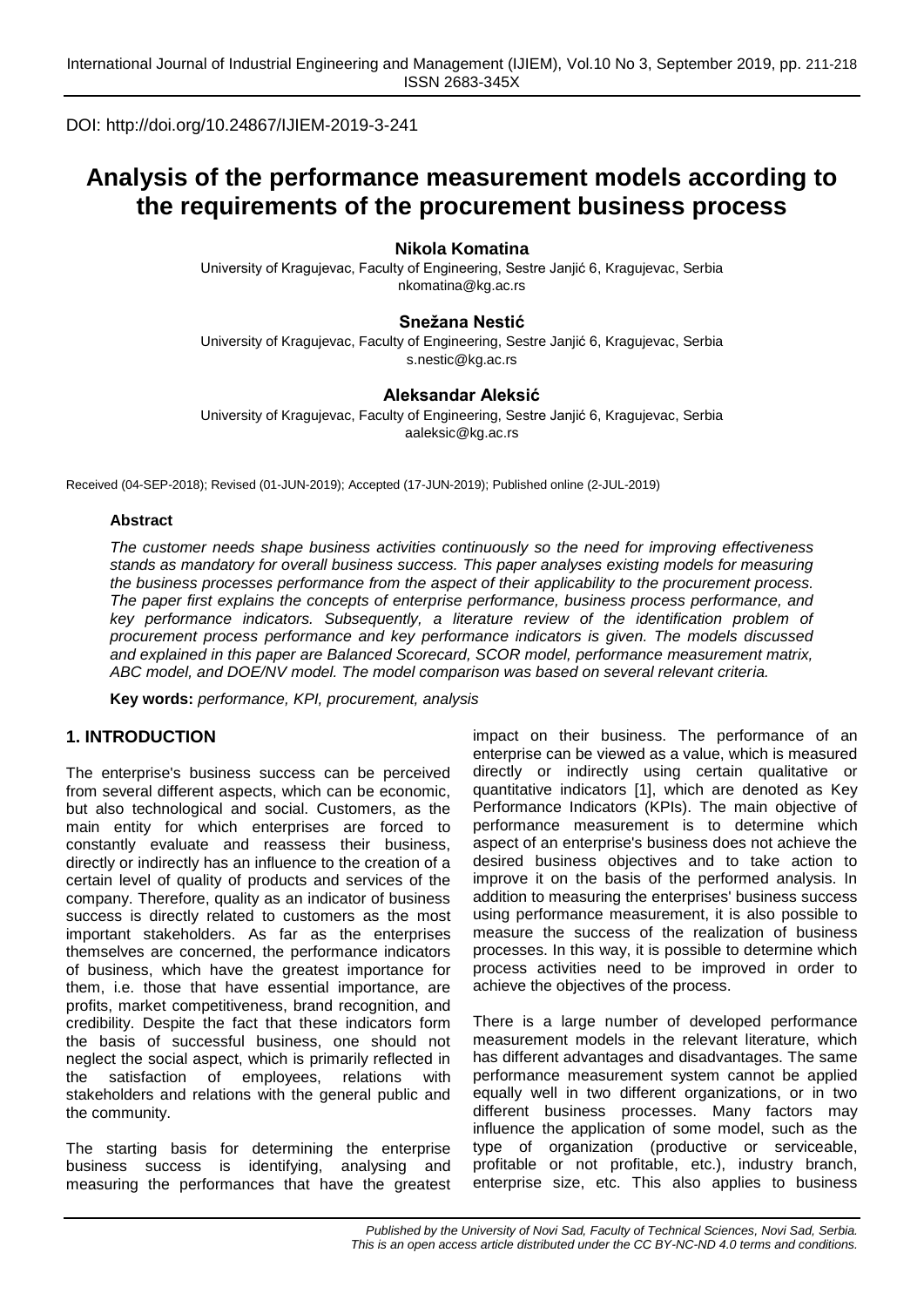processes. A particular model does not have to be adequate to measure the performance of each business process within the same company, but it also does not have to be equally well-used to measure the performance of the same business process in different companies. One thing is certain, there is no best or universal model for measuring the performance of an enterprise or business process, so the choice of an optimal model depends on a number of characteristics, the purpose of the model, the complexity, the metrics, the organizational level to which it is applied, and so on.

Performance and key performance indicators are not the same for every business process. This is one of the reasons why we cannot establish universal metrics of business processes performance. In addition, the same performance does not have the same importance for each business process, and performance indicators do not have the same target value. Each enterprise, or enterprise management, defines and establishes the metric that best suits the company under consideration, as well as the model that best illustrates the performance of a business or the realization of business processes.

This paper considers the procurement business process, which has a significant impact on the operations of each company. Procurement plays an important role in the planning of financial resources and affects the overall profit of the company. In addition, the procurement process is directly related to the relationship with suppliers, and the quality of the raw materials that enter the production process depends on this process.

The models for the performance measurement analysed in this paper are Balanced Scorecard [2], SCOR model [3], performance measurement matrix [4], ABC model [5] and DOE/NV model [6]. These models are considered because they can be applied to the procurement business process. The subject of research is existing models for the measuring of the performance of enterprises and business processes, as well as their application to the business process of procurement. Part of the theoretical research refers to the identification of performance and their key indicators that correspond to the needs of success measuring of a particular process in any production company. The research analyzes existing models for performance measurement and compares them from the aspect of their applicability to the procurement process and other key characteristics. The problem to be solved by this research is the choice of the optimal model for the performance measurement of the procurement process, based on the analysis performed, as well as defining relevant performance and key performance indicators. Therefore, it is necessary to choose the measurement model that best meets the requirements of this business process.

The main goal of this paper is a literature review in the field of business process performance measurement, primarily procurement, comparative analysis of performance measurement models and the relevance of their application to the procurement business process.

The paper is organized as follows: In the second section procurement process performances and KPIs are explained, and ways for their identification. The performance measurement models are presented in section 3. Section 4 gives an analysis of considered performance measurement models and the selection of the optimal model for this purpose. The conclusion is given in the last, fifth section.

# **2. PROCUREMENT PROCES PERFORMANCE AND KPIs**

The procurement process is a complex business process and can be decomposed into multiple subprocesses and activities. In different ways, authors define procurement subprocesses and therefore choose different performance and key performance indicators. Subprocesses whose performance measurements are defined according to the company's vision and goals, varying depending on the type of product or service, industry, ownership, economic situation, a request of stakeholders, etc.

Three different perspectives of measuring and managing the procurement performance process can be found in the literature. The first perspective speaks about approaches based on the observation of the procurement process as a whole, composed of several mutually-independent phases. The second perspective discusses the approaches that the procurement process regards as a complete and fully integrated process in the supply chain, while the third perspective refers to procurement as a comprehensive and independent process [7].

#### **2.1 Identification of the procurement process performance**

Generally, there are many examples and ways to define the performance of the procurement process and their key indicators. Saad et al. [8] classified the performance of the procurement process in two groups, as defined in the Procurement Performance Indicators Guide [9]: 1) effectiveness and 2) efficiency. In the effectiveness performance, the author places the integrity, productivity of the system, timeliness, quality, and price. In the efficiency of efficiency performance, the author lists the management, policies, and procedures of choosing suppliers, stakeholders, e-procurement and ease of procurement.

Chan and Qi [10] defined the Performance of Activity (POA) method used to identify and manage performance and KPIs, and this method can be applied to any business process. The POA method is based on decomposing business processes to activities and defining performance for each activity particularly. As the value of the process's performance, the aggregated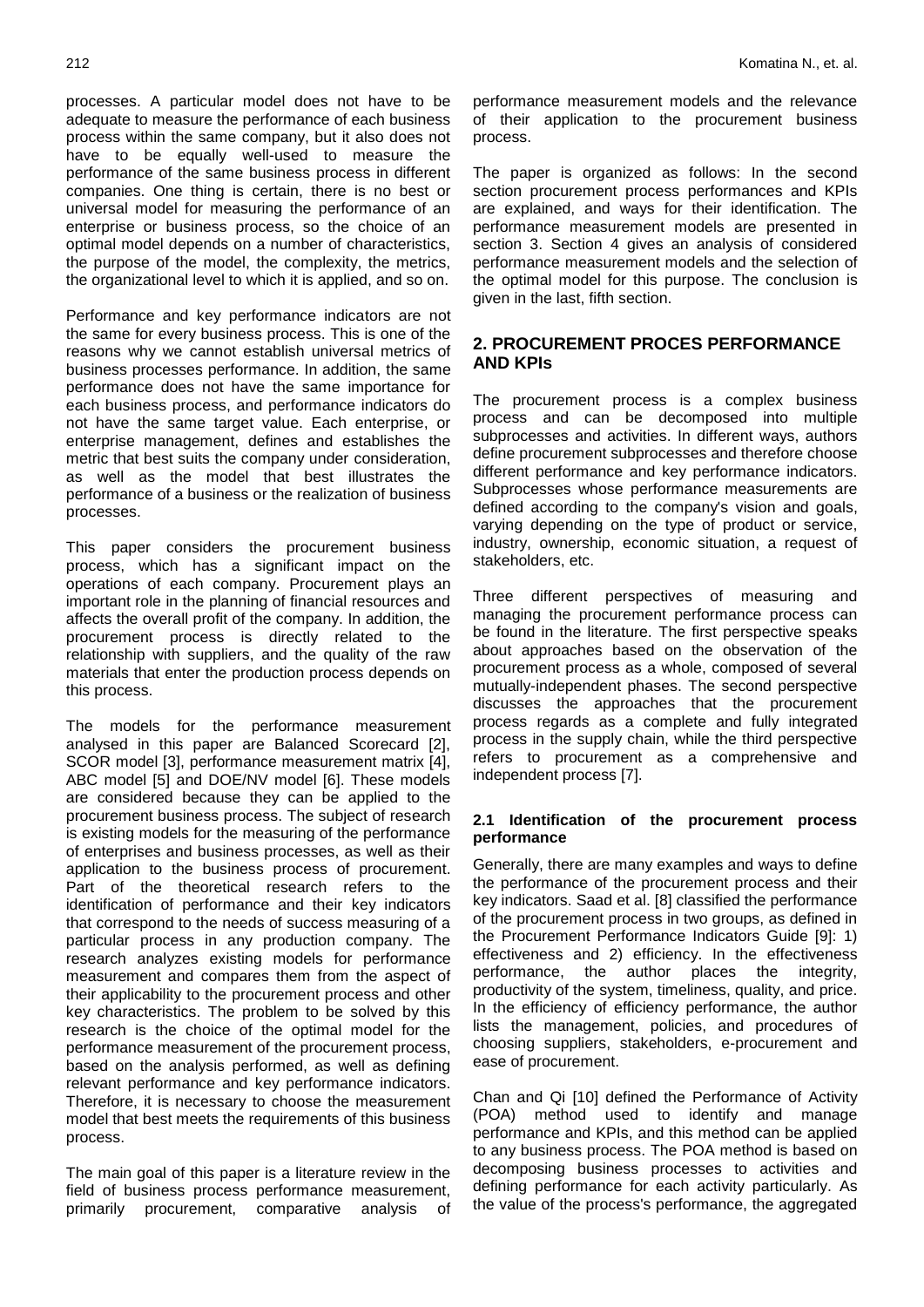value of all process activities is taken. Indicators of each activity are their effectiveness and efficiency. This model has a disadvantage, and that is the complexity of the model because identifying of all process activities and their key indicators are demanding process. In addition, the measurement process of the indicator requires a long time period. However, the method is very well structured, clearly and precisely defined.

Kakwezi and Nyeko [11] classify all the procurement process performance into two groups: 1) non-financial factors and 2) financial factors. Process data is collected through a survey of employees in the company, whose competence and importance are determined on the basis of criteria, such as the level of education, work experience in the company and the type of workplace. This model does not provide a precise way of measuring the considered indicators, which is a basic defect of the model. Also, the original model identifies the difference between financial and non-financial indicators in terms of their importance, which significantly contributes to the complexity of the model, but increases its reliability.

## **3. PERFORMANCE MEASUREMENT MODELS**

Performance measurement is a prerequisite for successful performance management, and therefore for achieving the vision and strategic goals of the enterprise. An important requirement for making good business decisions is to establish an appropriate performance measurement system for each business process. Therefore, performance measurement cannot be viewed merely as a collection of data to be processed [12], nor as a set of unrelated tools, methods and techniques [13].

In general, there are a large number of established performance measurement models in the literature, which consider this problem from different perspectives. Some of the models put an accent on financial, some to non-financial performance, while some have focused on the stakeholder's demands, primarily costumes [14]. This paper analyses performance measurement models that are often used in literature, such as Balanced Scorecard, SCOR model, Performance measurement matrix, ABC model and DOE/NV. The paper does not analyse certain models that are also often encountered in the literature, and the reasons for which they were not taken into consideration when carrying out the analysis are explained in the next chapter.

#### **3.1 Balanced Scorecard**

The Balanced Scorecard Model (BSC) was developed by Kaplan and Norton in 1992 and further improved by [2,15,16,17], in order to facilitate the application and improve the functionality of this model. Balanced Scorecard was created as a result of the study of the world's leading companies business, which was the first to recognize the shortcomings of traditional performance measurement models. Traditional models

of performance measurement include models based exclusively on measuring financial indicators [18].

The BSC model can be applied at different levels of business [19]:

- at the company level measurement of business performance to monitor the performance of the company as a system,
- the level of business unit of a company measuring business performance, by means of which the performance of a business unit is monitored within the system, and
- the level of a department measuring business performance to monitor the performance of a department within business units.

The principle on which this model is based is that how customer satisfaction leads to financial success. Management using the BSC model monitors enterprise performance (process realization) through four perspectives [17]:

- objectives to be realized,
- performance indicators that will be used to measure the achievement of the goal,
- target values (targets): Target values for each of these indicators and
- initiatives (actions): which actions should be taken to achieve the goals.

In order to implement the BSC model in an enterprise, it is necessary to analyze first the existing state and environment (competition), to determine the vision and mission of the company, to define the strategy, to set out the perspectives, to identify the critical success factors and to define the indicators for each of the considered performances [20].

Defining the strategy defines the goals, as well as the resources needed to achieve the goals. Kaplan and Norton classify objectives are classified into four levels [2]: 1) financial level, 2) level of costumer, 3) level of process, and 4) level of learning and development.

Identification of Critical Success Factors allows an enterprise to achieve planned goals. The process of critical success factors identification is very complex and depends on many factors (types of industry, strategy, environment, etc.). Critical success factors can be designated as specific product characteristics that are most valued for the considered product type, and which enterprises from the same industrial branch characterized as the most important [21].

Defining the indicator (measure) is done by defining at least one measure for each performance of business processes, whether it is qualitative or quantitative. For each indicator, a description, measurement frequency, measuring tool and target values (targets) should be given.

Often, as the positive side of the BSC model, it is emphasized that this model a business process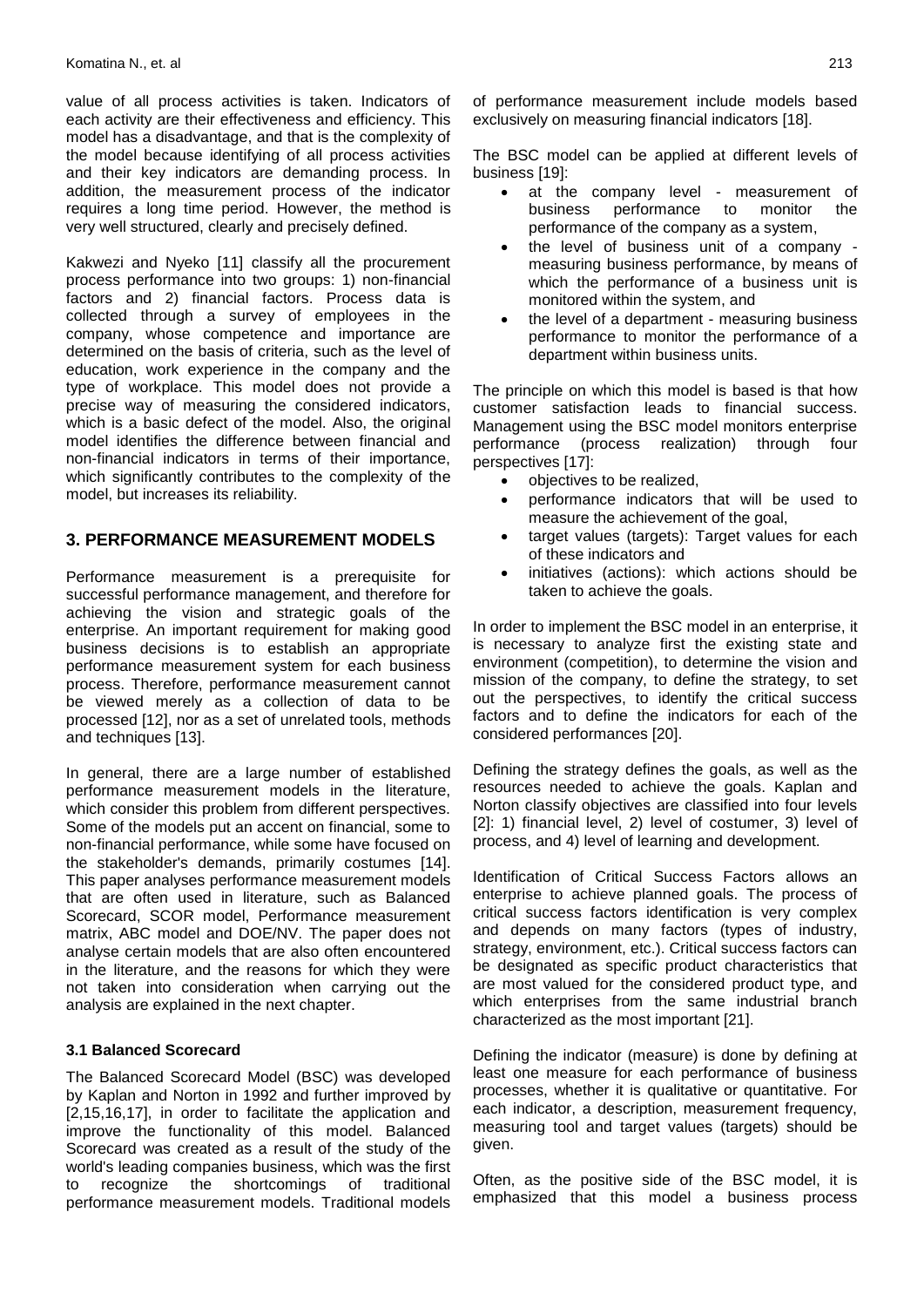performance links with the goals of the organization [22], involves employees in process performance measurement, and allows management to easily determine which aspects of business do not function in accordance with goals [23]. The main objection to this model is that it is not a complete performance measurement system, but only a tool that management uses to monitor performance in relation to the set strategic goals [24]. In addition, the model does not express the interests of all stakeholders [25].

#### **3.2 SCOR**

One of the most commonly used performance measurement systems is the so-called SCOR model (Supply Chain Operations Reference), or a reference model of supply chain operations. It was established by the Supply Chain Council in order to provide an easier and more reliable assessment of the supply chain's efficiency. Since the model is based on measuring the performance of business processes, other than the supply chain, it can also be applied at the enterprise level. SCOR serves to identify unified processes of enterprises in order to meet customers' requirements.

Over time, this model has changed, with the aim of improving the new model in terms of efficiency and effectiveness compared to the previous version. This model does not describe some business processes, such as a sale process, a marketing process, a research process, or a product development process. It also includes, but does not treat special quality, information technology, and administration. SCOR model includes 6 key management processes that exist in each company within a supply chain [3]:

- 1) Plan,
- 2) Source,
- 3) Make,
- 4) Deliver,
- 5) Return and
- 6) Enable.

Performance analysis using the SCOR model is usually done when choosing a partner for cooperation, where potential cooperative companies can be evaluated on the basis of the considered indicators.

#### **3.3 Performance Measurement Matrix - PMM**

This model of performance measurement was developed by Keegan, Eiler, and Jones in 1989 [4], and due to its simplicity, it was one of the earliest accepted performance measurement models [26]. The model is based on a matrix that recognizes 4 types of performance: 1) financial, 2) non-financial, 3) internal, and 4) external. The appearance of the matrix for performance measurement is shown in Figure 1.

The performance measurement matrix is a flexible and simple model, which, although it does not display all performance attributes, can fit any performance measure. This matrix provides comprehensiveness because it integrates different types of business performance [18].

The basic disadvantage of the model is that it does not include users and human resources, and does not provide a clearly defined performance measurement process [27].

### **3.4 Activity-Based Costing – ABC model**

ABC (Activity Based Costing) method is a measurement system that recognizes the cause-effect relationship between costs and activity of business processes. This model was developed in the eighties of the twentieth century by Harvard professors Kaplan and Cooper, and he presents the accounting answer to the process orientation [28].

The ABC method is based on the following assumptions [29]:

- in order to produce some product or provide some service, it is necessary to exist process activities,
- to perform process activities it is necessary to use different resources,
- activities are the basis for the allocation of costs and
- the causes of the use of resources and the causes of the activity are not necessarily related to the volume of production.

This method, in addition to determining more precise cost of business processes than traditional ones, by separately analyzing costs for each of the activities, also facilitates the decision-making process. Management uses this method to determine which process activities do not benefit or add value to the product, but also identify those activities that are not necessary at a given moment.

#### **3.5 DOE/NV**

The DOE/NV model of performance measurement is proposed by the U.S. Department of Energy Nevada Operations Office [6], by which this model get the name. The model was created as a result of studying the existing performance measurement models and can be used to measure performance at all levels of the organization.

The DOE/NV model consists of 11 steps [6]:

Step 1. Process Flow Identification: This is a very important step because any error can lead to unreliable or inadequate information. The output from this process is a list of all key processes and their flow diagrams. Step 2. Identification of the critical activity being measured: critical activity is an activity that has a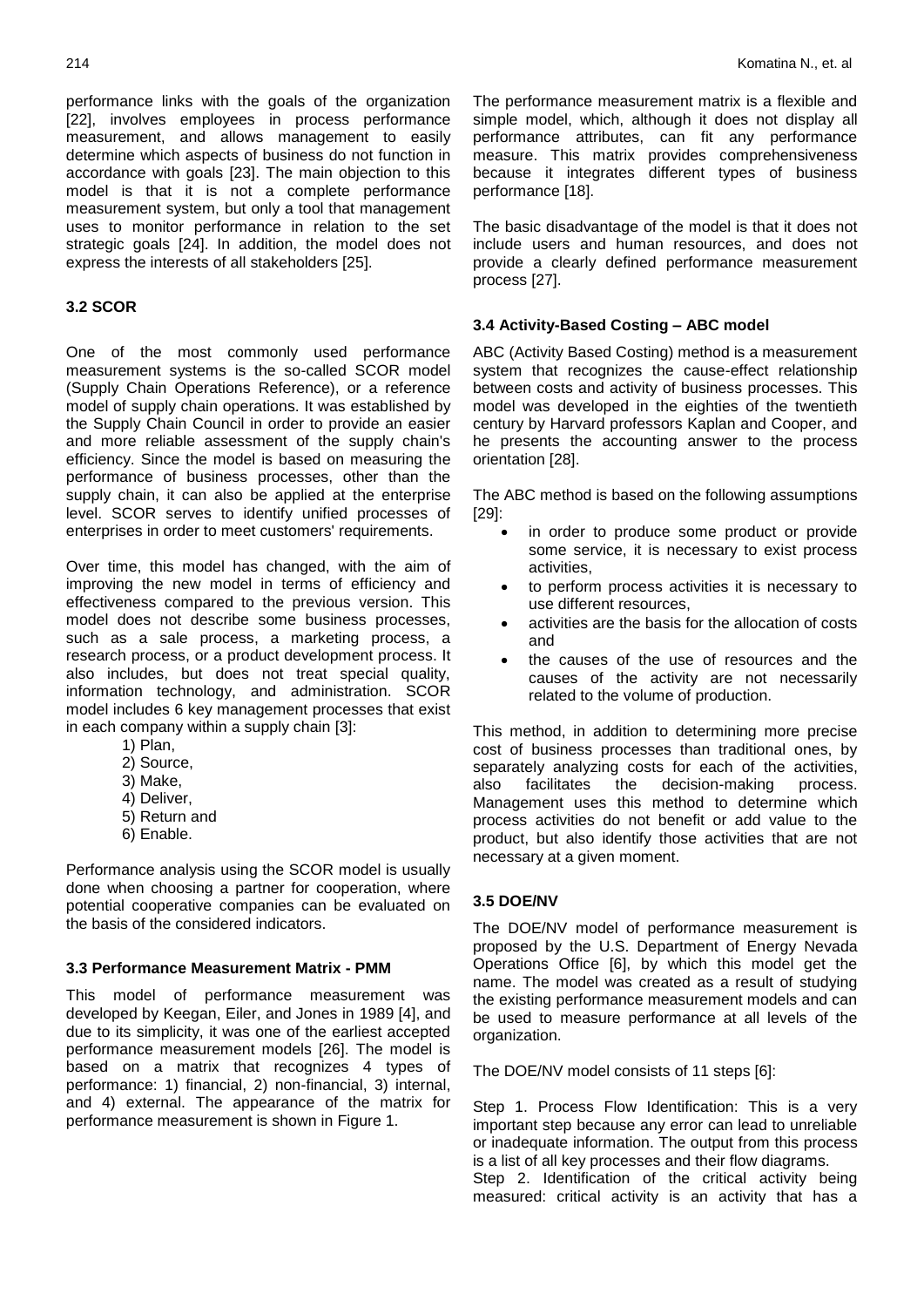significant impact on the efficiency, effectiveness, quality, productivity, time and safety of the execution of a process. It is necessary to define one or more critical activities for each critical process and define the performance measures of the process. The outcome of this step is a list of critical activities.

Step 3. Determination of performance objectives: it is necessary for each of the performance measures to define the objectives that need to be achieved. The outcome of this step is a list of targets for each critical activity.

Step 4: Determining Performance Measures: In order to develop performance measures, it is necessary to carry out the following activities: 1) define the problem being considered, 2) identify the raw data to be translated into performance measures, 3) determine the location of the required data, 4) determines the approaches, i.e. the methods of measuring or estimating data, and 5) the frequency of measurements is determined. Outcomes from this step are performance measures with their characteristics.

Step 5. Identification of responsibilities: it is necessary to define responsible persons for collecting, processing and analysing data on achieved performance, to compare the achieved performance with the given objectives, and to undertake the necessary corrective actions. The output of this step is a list of people with their authority.

Step 6. Data collection: it is necessary to determine whether the data collected are relevant, whether there is sufficient data and whether the frequency of data collection is appropriate. The outcome of this step is an extended list of data.

Step 7. Performance Analysis: In this step, raw data is transformed into performance measures and is presented in a clear form, suitable for data analysis. The exit from this step is a performance report.

Step 8. Comparison of achieved performance with goals: achieved performance is compared with predefined goals, and depending on the performance deviation from the given goals, measures are proposed to improve the performance. Sometimes an additional review of the set goals is required, as the target performance value is incorrectly defined.

Step 9. Defining Corrective Action: If the performance achieved does not meet the set goals, it is necessary to define corrective actions to improve performance.

Step 10. Realization of corrective actions: in this step, the defined actions from the previous step are realized. This step is realized solely if corrective action is necessary. The exit from this step is a successful action plan.

Step 11. Re-evaluation of goals: it is necessary to regularly revise the goals because the opportunities and needs of the company in a modern business environment change very quickly. Sometimes some goals cannot be achieved due to lack of resources, so they need a change, and sometimes the change is

needed when the company meets the set goals and wants to further improve its business. As a result of this step, it can be established that it is not necessary to change the current set goals.

The DOE/NV model of performance measurement can be applied at each level of the organization, or for each business process. However, the methodology within this model is completely undefined, and it does not provide any guidance on how to identify key processes and key activities, but also the way to determine performance measures that are monitored [18].

## **4. ANALYSIS OF THE CONSIDERED MODELS AND SELECTION OF PROCUREMENT PROCESS PERFORMANCE MEASURING MODELS**

During the selection of the appropriate model for measuring the performance of an enterprise or business process, it is necessary to determine which model best suits the considered company/process from several aspects. When it comes to an enterprise, the selection of a model can depend on the size of an enterprise, type of industry, vision, goals, etc. When it comes to business processes, the most important thing is to find a model that best identifies the performance of the process and its KPIs and gives clear guidance on how the KPI measures are.

This paper considers the procurement process. The performance of this process is focused on cooperation with suppliers, price, time and flexibility. The considered models of performance measurement are evaluated according to how their measurement methodology corresponds to the procurement process and how much their characteristics are relevant to this process.

In the paper [18], tabular reviews of the comparative analysis of the model for performance measurement based on different criteria were shown, which served as a principle for comparing the model in this paper.

Tables 1 and 2 show models of performance measurement, analyzed on the basis of relevant criteria.

In Table 1, it can be seen that the models have, for the most part, different purposes. Some of them are used to identify problems, some to assess productivity, efficiency, effectiveness, or some other indicators, while others are used to make improvements. Each model has a baseline for determining performance measures. In addition, performance measures belong to different categories (costs, process measures, non-financial indicators, efficiency etc.). Also, three of the considered models have crisp and fuzzy boundaries performance measures type and just ABC model has crisp performance measures type.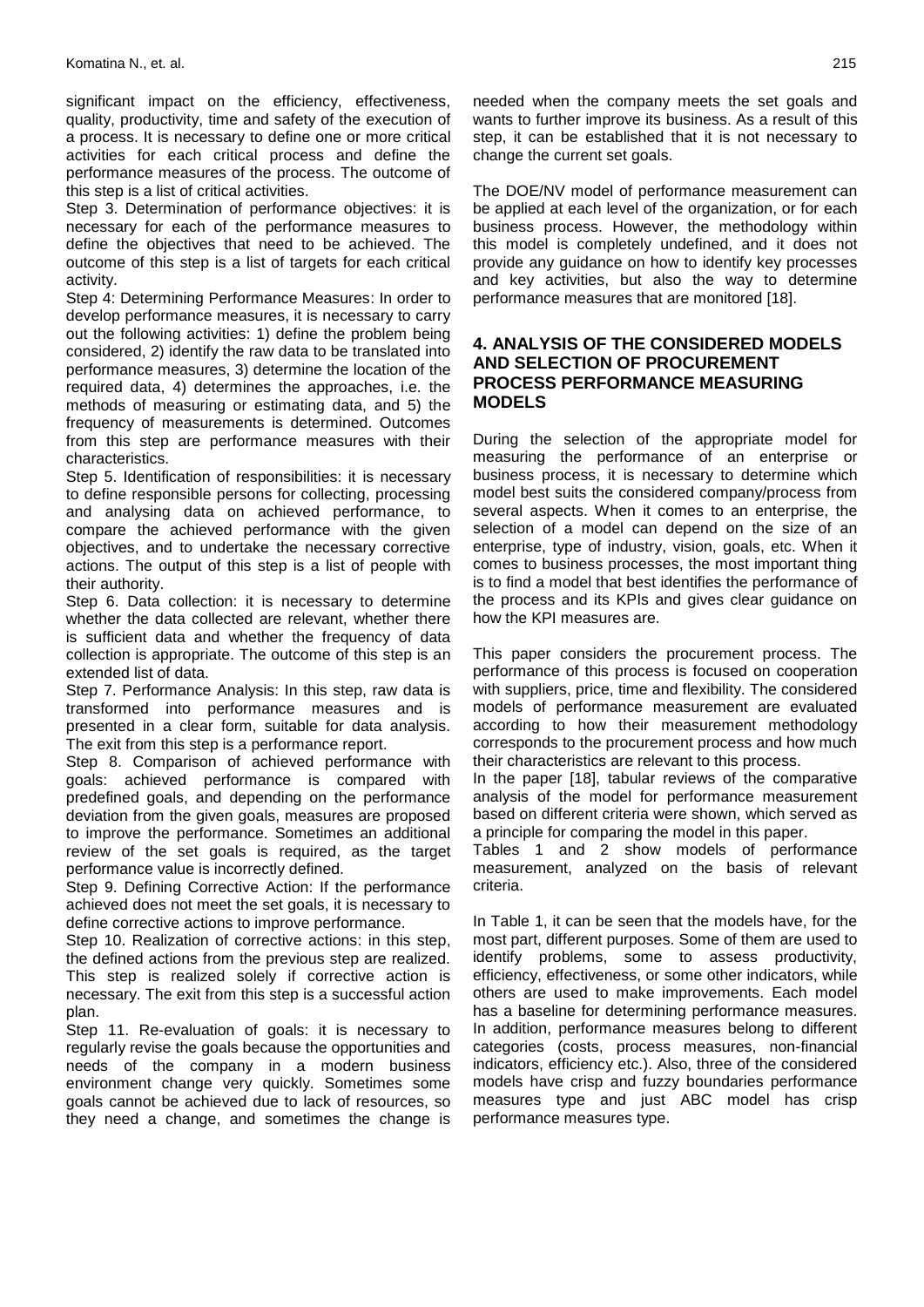.

**Table 1**. Analysis of the model of performance measurement according to the different criteria, adopted from [18]

| <b>Table 1.</b> Analysis of the model of performance measurement according to the unferent chienal adopted from Fro |                                                                                    |                                                            |                                                                                                                       |                                                                   |  |  |  |  |
|---------------------------------------------------------------------------------------------------------------------|------------------------------------------------------------------------------------|------------------------------------------------------------|-----------------------------------------------------------------------------------------------------------------------|-------------------------------------------------------------------|--|--|--|--|
| Model                                                                                                               | Model purpose                                                                      | determining<br><b>Basis</b><br>for<br>performance measures | of<br><b>Categories</b><br>performance measures                                                                       | Performance<br>measures<br>type: crisp<br>vs. fuzzy<br>boundaries |  |  |  |  |
| <b>BSC</b>                                                                                                          | identification<br>Quick<br>of<br>problematic<br>the<br>parts<br>of<br>organization | Vision, goals and strategies                               | Customer<br>measures,<br>financial<br>measures,<br>and<br>process<br>measures<br>learning and development<br>measures | crisp / fuzzy boundaries                                          |  |  |  |  |
| <b>SCOR</b>                                                                                                         | Description, measurement and<br>evaluation of supply chain                         | Processes and subprocesses in<br>supply chain              | Strategic<br>measures,<br>process measures for the<br>first three levels of the<br>model                              | crisp / fuzzy boundaries                                          |  |  |  |  |
| <b>PMM</b>                                                                                                          | Overview<br>of<br>performance<br>measures by category                              |                                                            | Financial and non-financial.<br>internal<br>external<br>and<br>measures                                               | crisp / fuzzy boundaries                                          |  |  |  |  |
| <b>ABC</b>                                                                                                          | Cost reduction                                                                     | Process activities                                         | Costs                                                                                                                 | crisp                                                             |  |  |  |  |
| <b>DOE/NV</b>                                                                                                       | An assessment of enterprise<br>effectiveness                                       | Process objectives                                         | <b>Processes</b><br>performance<br>assess<br>to<br>measures<br>effectiveness                                          | crisp / fuzzy boundaries                                          |  |  |  |  |

Table 2 shows the analysis of the performance measurement models according to four criteria. The specificity of the criteria relates to whether the model considered gives recommendations on how performance indicators are selected or the indicators are completely specified. The complexity of the model indicates whether the model is complex from one of three aspects: 1) in the data collection phase, 2) in the

implementation, and 3) in exploitation. Regarding the criteria for stakeholders, it is better than the model includes a large number of stakeholders (internal and external), as they significantly affect the business of the company. As the last criterion, the model's flexibility shows how much the model is applicable in different organizations and at different levels of an organization.

**Table 2.** Analysis of the model of performance measurement according to the criteria: the specificity of the indicators to be measured, the complexity of the model, considered stakeholders, and model flexibility, adopted from [18]

| Model       | Specificity of the<br>indicators to be<br>measured              | The complexity of the<br>model                                                 | Considered<br>stakeholders          | <b>Model flexibility</b>                                                                                                                                                                     |
|-------------|-----------------------------------------------------------------|--------------------------------------------------------------------------------|-------------------------------------|----------------------------------------------------------------------------------------------------------------------------------------------------------------------------------------------|
| <b>BSC</b>  | There is no specification                                       | The model is partly<br>complex<br>(complex from one<br>aspect)                 | Customers                           | The model is somewhat flexible, i.e. can be applied in<br>all organizations, but with significant / long-lasting<br>changes in the model                                                     |
| <b>SCOR</b> | Indicators are specified<br>(for each performance<br>attribute) | The model is complex<br>(complex<br>is from two aspects)                       | Customers and<br>suppliers          | The model is not flexible, that is, it is only defined for<br>a certain type of organization                                                                                                 |
| <b>PMM</b>  | Not specified, it is given<br>how to specify them               | The model is partly<br>complex<br>(complex from one<br>aspect)                 | Stakeholders are not<br>considered  | The model is somewhat flexible, i.e. can be applied in<br>all organizations, but with significant / long-lasting<br>changes in the model                                                     |
| <b>ABC</b>  | There is no specification                                       | The model is extremely<br>complex<br>(it is complex with all<br>three aspects) | Stakeholders are not<br>considered  | The model is flexible and can be applied to wide and<br>diverse range of companies, but only on level of<br>different processes in the organization, not at the<br>level entire organization |
| DOE/NV      | Not specified, it is given<br>how to specify them               | The model is extremely<br>complex<br>(it is complex with all<br>three aspects) | Direct process<br>customers (users) | The model is somewhat flexible, i.e. can be applied in<br>all organizations, but with significant / long-lasting<br>changes in the model                                                     |

Table 3 shows the analysis of the criteria in the previous two tables, depending on whether they are

appropriate for the procurement process. If the description of the criterion considered corresponds to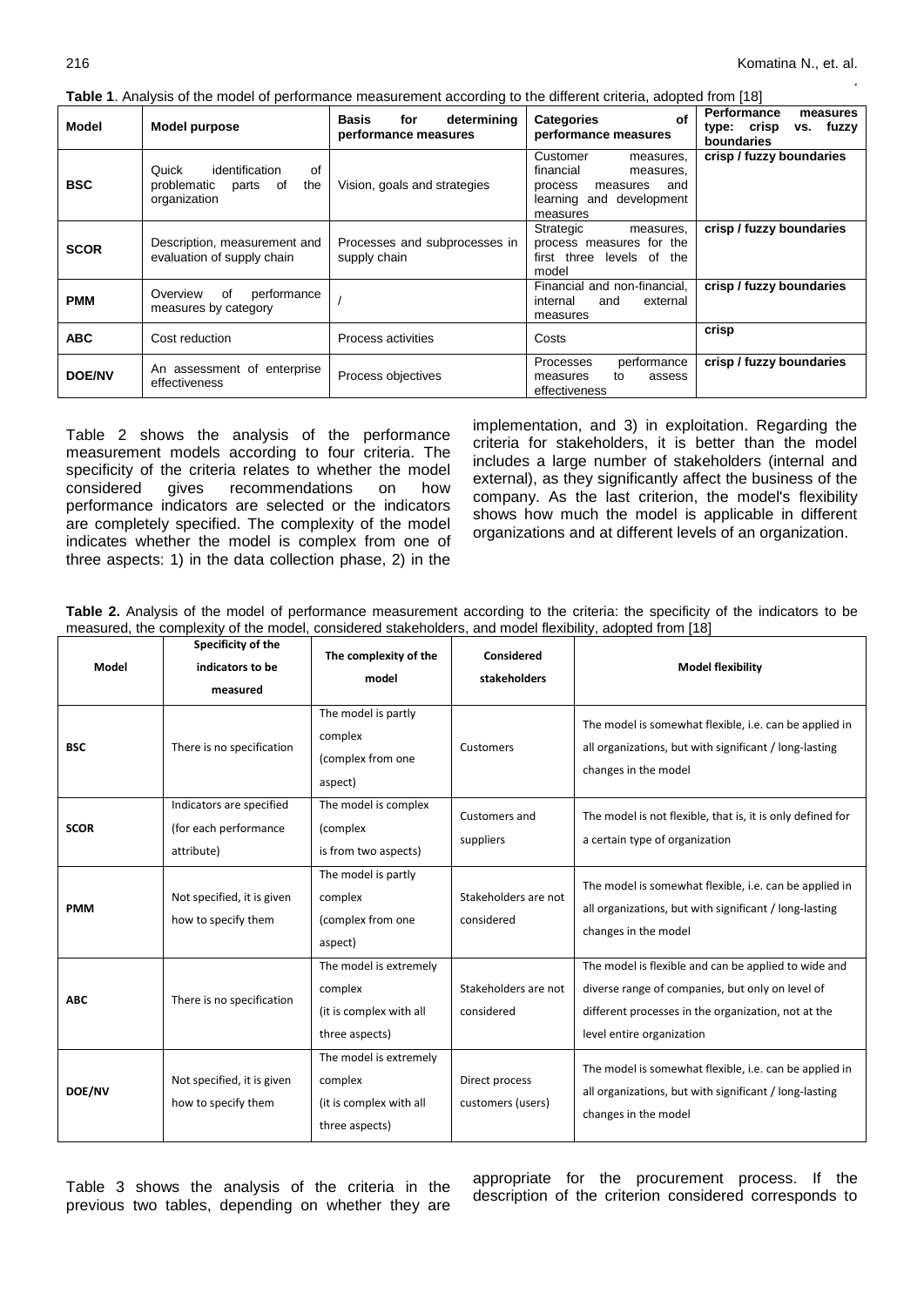the procurement process, it is marked with "+", otherwise "-", and if it is only relevant in a segment, but

. not completely, then such a phenomenon is indicated by "●".

| Model         | Model<br>purpose | <b>Basis</b><br>for<br>determining<br>performance<br>measures | <b>Categories</b><br>of<br>performance<br>measures | Specificity of the<br>indicators to be<br>measured | The complexity<br>of the model | <b>Considered</b><br>stakeholders | <b>Model</b><br>flexibility |
|---------------|------------------|---------------------------------------------------------------|----------------------------------------------------|----------------------------------------------------|--------------------------------|-----------------------------------|-----------------------------|
| <b>BSC</b>    | $\ddot{}$        | $\ddot{}$                                                     | $\ddot{}$                                          |                                                    |                                |                                   |                             |
| <b>SCOR</b>   |                  | $\ddot{}$                                                     | +                                                  |                                                    |                                |                                   |                             |
| <b>PMM</b>    | $\ddot{}$        |                                                               | +                                                  |                                                    |                                |                                   |                             |
| <b>ABC</b>    | $\ddot{}$        | $\ddot{}$                                                     |                                                    |                                                    |                                |                                   |                             |
| <b>DOE/NV</b> | $\ddot{}$        | $\ddot{}$                                                     | +                                                  |                                                    |                                |                                   |                             |

**Table 3.** Analysis of the performance measurement models according to the requirements of the procurement process

The BSC model can be used to measure the performance of the procurement process, and in addition, it is a simple process of defining performance measures. This process encompasses a wide range of performance measure categories, which is certainly a positive factor. The other four criteria only partially meet the requirements of measuring the procurement process, but it is an important thing that is not too large a lack of this model.

The SCOR model has its application exclusively for supply chains, but since procurement is one of the processes for which this model has been developed, it can be said that the purpose of the model is neither positive nor negative. The biggest problem of this model is its complexity.

The PMM is a model that is negative in two aspects. This model does not define the basis for determining performance measures, and this model does not take into account the stakeholders. Given that the procurement process is directly related to suppliers, and customer satisfaction depends on it indirectly, this factor is very negative.

The ABC model has a disadvantage reflected in the complexity of the model. The model is complex with all three aspects (data collection phase, implementation, and exploitation). Other criteria are good or satisfactory.

The DOE/NV model for performance measurement has the same disadvantage as the ABC model, i.e. is complex with all three aspects. Also, the model requires frequent changes over time, but can, therefore, be applied in all types of organization.

It is important to note that all models considered in the paper [18] are not considered in this paper because they are completely inapplicable or inadequate for the procurement process according to one of these three criteria. For example, within the *Tableau de Bord*, stakeholders are not considered and there is a

hierarchical connection, i.e. the model is applicable better at the level of the entire organization, not at the level of a single process. The DEA model specifies indicators that relate exclusively to efficiency and the model is very complex. The Pyramid Performance model is applicable at the level of the entire organization, less at the level of one process, and the model is not flexible enough. On the other hand, the Model Results-determinants does not take into account the requirements of the stakeholders, there is a hierarchical relationship between levels and performance measures are not specified. The EFQM (European Foundation for Quality Management) model is a highly complex model and is better applied to measure performance at the organization level, as well as comparing it with a competition.

## **5. CONCLUSION**

In this paper models for measuring the performance of enterprises and processes are considered from the perspective of application to the business procurement business process. Considered models are Balanced Scorecard, SCOR model, Performance measurement matrix, ABC model and DOE/NV model.

A model that has proven most suitable for measuring the performance of the procurement process is the Balanced Scorecard. One of the advantages of this model is that it connects the performance of business processes to the goals of the organization, that is, in this case, with the goals of the process. Also, employees are involved in the performance measurement process. The model can be applied to any business process, and there are author's claims that the BSC can be applied equally well in either small and mid-sized enterprises, or how Gumbus and Lussier said, in companies from 5 to 5,000 employees [30].

The basic disadvantage of the Balanced Scorecard model is that this model is not a complete performance measurement system, i.e. the KPIs, as well as the method of measurement, are not completely defined in